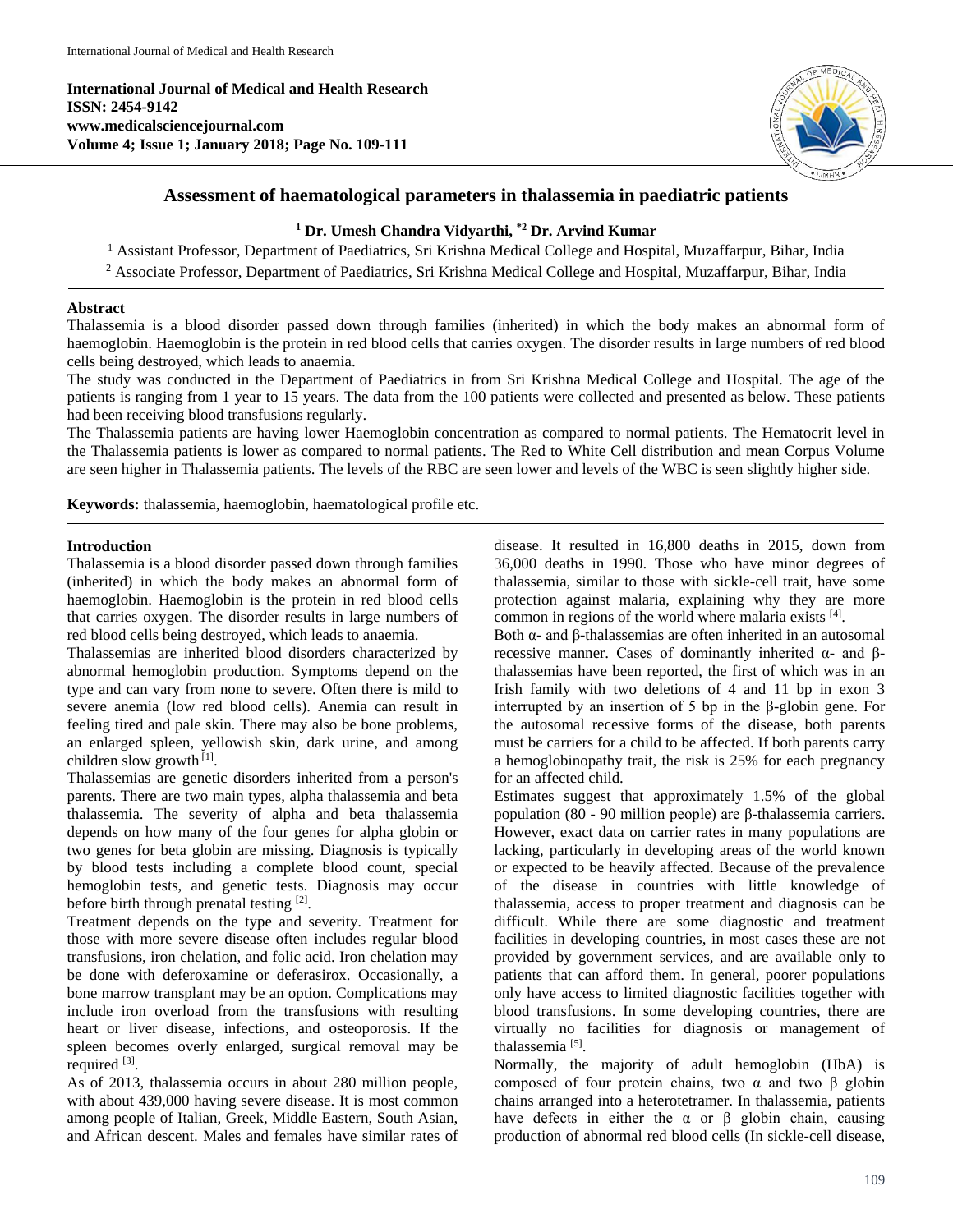the mutation is specific to β globin).

The thalassemias are classified according to which chain of the hemoglobin molecule is affected. In  $\alpha$ -thalassemias, production of the α globin chain is affected, while in  $β$ thalassemia, production of the β globin chain is affected.

The β globin chains are encoded by a single gene on chromosome 11;  $\alpha$  globin chains are encoded by two closely linked genes on chromosome 16<sup>[6].</sup> Thus, in a normal person with two copies of each chromosome, two loci encode the β chain, and four loci encode the  $\alpha$  chain.

Hence the study has been planned to know the haematological parameters in children' suffered from the Thalassemia.

## **Methodology**

The study was conducted in the Department of Paediatrics in from Sri Krishna Medical College and Hospital. The age of the patients is ranging from 1 year to 15 years. The data from the 100 patients were collected and presented as below. These patients had been receiving blood transfusions regularly. The approval of the institutional ethic committee had been taken before the study. All the patients were informed consent. The aim and the objective of the study is conveyed to all patients.

### **Results & Discussion**

In the current planned study the data from 100 patients were collected and presented as below. The following is the blood group distribution in the selected patients. There are more patients of Blood group O and B are seen in the study group.

| <b>Table 1:</b> Blood group distribution |  |  |
|------------------------------------------|--|--|
|------------------------------------------|--|--|

| <b>Blood Group</b> | <b>No. of Patients</b> |  |  |
|--------------------|------------------------|--|--|
|                    |                        |  |  |
|                    | 12                     |  |  |
|                    |                        |  |  |
| ΑB                 | 18                     |  |  |
| Total              |                        |  |  |

**Table 2:** Observation of Thalassemia

| Group                  | <b>Haemoglobin Concentration</b> |  |
|------------------------|----------------------------------|--|
| Thalassemia Patients   | $6.8 - 7.4$ gm%                  |  |
| <b>Normal Patients</b> | $11.2 - 13.5$ gm%                |  |

#### **Table 3:** Haematological Parameters

| Group                | <b>Hematocrit Level</b> | <b>RDW.CV</b> | <b>RBC</b>                                      | WBC                            |
|----------------------|-------------------------|---------------|-------------------------------------------------|--------------------------------|
| Thalassemia Patients | $20.5 - 21.8$ %         |               | $21.2 - 22.1\%$   2.2-2.9 x 10 <sup>6</sup> cmm | 11.8-12.5 x $10^3$ cells       |
| Normal Patients      | $37 - 47%$              | $11 - 14\%$   | 4.5-6.5 x 10 <sup>6</sup> cmm                   | $4.5 - 11.0 \times 10^3$ cells |

The Thalassemia patients are having lower Haemoglobin concentration as compared to normal patients. The Hematocrit level in the Thalassemia patients is lower as compared to normal patients. The Red to White Cell distribution and mean Corpus Volume are seen higher in Thalassemia patients. The levels of the RBC are seen lower and levels of the WBC is seen slightly higher side.

Thalassemia is a worldwide disorder. α- and β -thalassemia are the most common single-genehaemoglobin disorders in the world. It is more prevalent in areas endemic for malaria [18]. South East Asia,  $[7-9]$  India,  $[10]$  Mediterranean region  $[11]$  and Middle East including Saudi Arabia<sup>[12]</sup> are the regions from where large number of cases are reported. The change in haematological parameters depends on the type of thalassemia. The clue for thalassemia is low mean corpuscular volume  $(MCV) < 78$  fl or low meancorpuscular haemoglobin (MCH) <27 pg. Although iron deficiency is the most common cause of a low MCV ora low MCH, it is likely that this finding will point to thalassemia in regions of countries with thalassemia-proneethnic populations. There are several causes of the anaemia produced by different abnormal haemoglobins. Microcytic hypochromic anaemia is a common haematological abnormality in clinical practice and usually is caused by iron deficiency and thalassemia trait.

# **Conclusion**

Nationwide Government sponsored programme can effectively reduce the occurrence of new cases of serious haemoglobin variants as well as thalassaemia major cases and thus making it possible to direct the available resources towards the optimization of treatment of the patients who are already present. Detection of these patients with abnormal haemoglobins will help in prevention of more serious Hb variant cases.

# **References**

- 1. What Are the Signs and Symptoms of Thalassemias?. NHLBI. 3 July 2012. Archived from the original on 16 September 2016. Retrieved 5 September 2016.
- 2. How Can Thalassemias Be Prevented?. NHLBI. 3 July 2012. Archived from the original on 16 September 2016. Retrieved 5 September 2016.
- 3. How Are Thalassemias Treated?. NHLBI. 3 July 2012. Archived from the original on 16 September 2016. Retrieved 5 September 2016.
- 4. Weatherall DJ. The Thalassemias: Disorders of Globin Synthesis. Williams Hematology (9e ed.). McGraw Hill Professional. 2015, 725. ISBN 9780071833011. Archived from the original on 15 September 2016.
- 5. Weatherall, David J. Keynote Address: The Challenge of Thalassemia for the Developing Countries. Annals of the New York Academy of Sciences. doi:10.1196/ann als.1345.002. 2005; 1054(1):11-17.
- 6. Robbins Basic Pathology, Page No:428.
- 7. Tritipsombut J, Sanchaisuria K, Fucharoen S, Fucharoen G, Siriratmanawong N, Pinmuangngam C, *et al*. Hemoglobin profiles and hematologic features of thalassemic newborns. Arch Pathol Lab Med, 2008; 132:1739-45.
- 8. Tongnoi P. Hematologic parameters and level of HbE for predicting Alpha-thalassemia 1 gene in pregnant women. Khon K Med J, 2008; 32:2.
- 9. Xi Q, Jie W, YanNi H. Study on α-thalassemia and hematological parameter in Li nationality pregnant